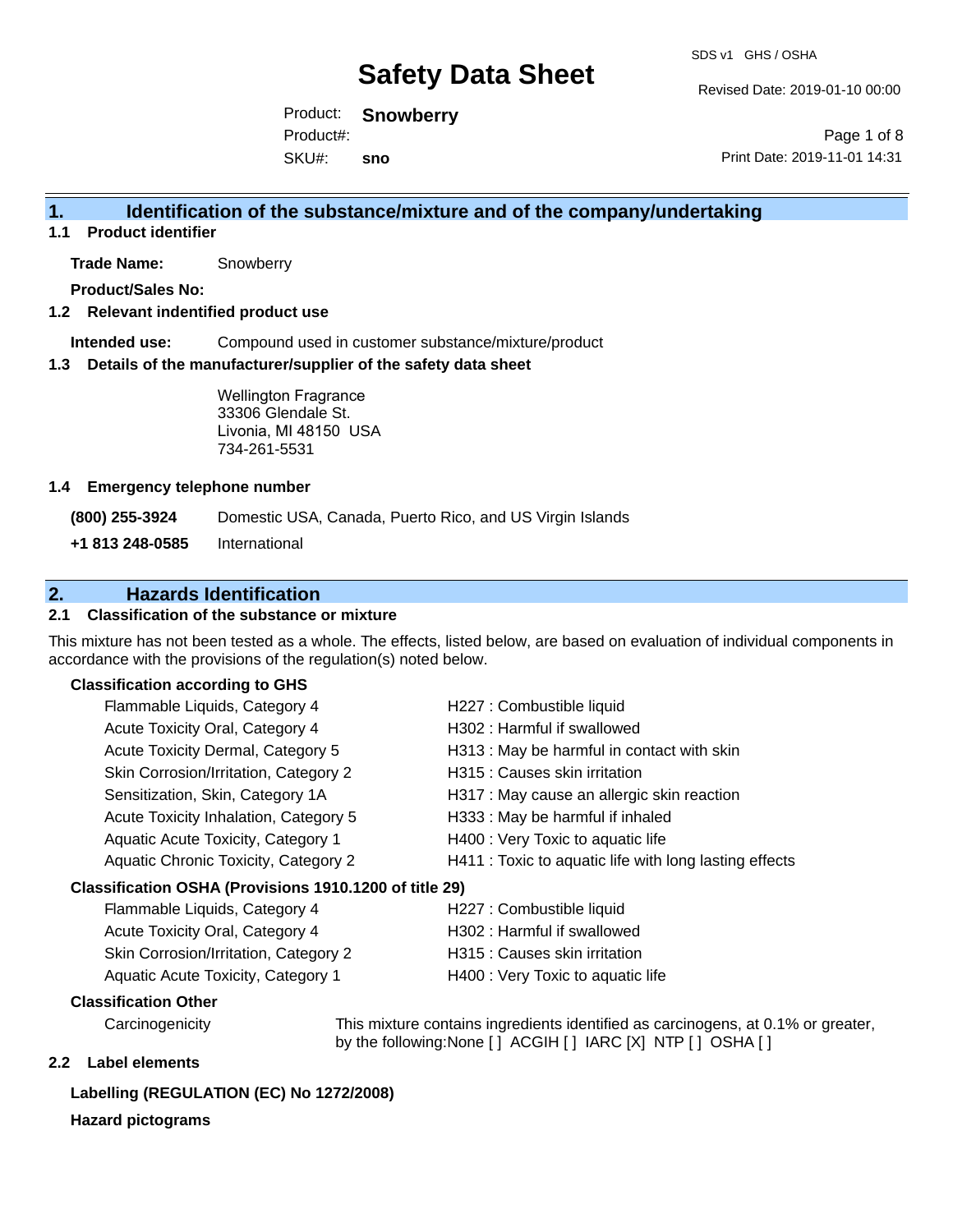SDS v1 GHS / OSHA

Revised Date: 2019-01-10 00:00

Print Date: 2019-11-01 14:31

Page 2 of 8

Product: **Snowberry**

Product#:

SKU#: **sno**



#### **Signal Word: Warning**

| <b>Hazard statments</b> |                                                 |
|-------------------------|-------------------------------------------------|
| H <sub>22</sub> 7       | Combustible liquid                              |
| H302                    | Harmful if swallowed                            |
| H313                    | May be harmful in contact with skin             |
| H315                    | Causes skin irritation                          |
| H317                    | May cause an allergic skin reaction             |
| H333                    | May be harmful if inhaled                       |
| H400                    | Very Toxic to aquatic life                      |
| H411                    | Toxic to aquatic life with long lasting effects |
|                         |                                                 |

#### **Precautionary Statements**

#### **Prevention:**

| P <sub>235</sub> | Keep cool                                                             |
|------------------|-----------------------------------------------------------------------|
| P <sub>264</sub> | Wash hands thoroughly after handling                                  |
| P <sub>270</sub> | Do not eat, drink or smoke when using this product                    |
| P <sub>272</sub> | Contaminated work clothing should not be allowed out of the workplace |
| P <sub>273</sub> | Avoid release to the environment                                      |

#### **Response:**

| P301 + P312 + P330 | IF SWALLOWED: Call a POISON CENTER or doctor/physician if you feel unwell Rinse<br>mouth                                              |
|--------------------|---------------------------------------------------------------------------------------------------------------------------------------|
| $P302 + P352$      | IF ON SKIN: Wash with soap and water                                                                                                  |
| $P304 + P312$      | IF INHALED: Call a POISON CENTER or doctor/physician if you feel unwell                                                               |
| $P333 + P313$      | If skin irritation or a rash occurs: Get medical advice/attention                                                                     |
| P362               | Take off contaminated clothing and wash before reuse                                                                                  |
| P363               | Wash contaminated clothing before reuse                                                                                               |
| P370 + P378        | In case of fire: Use Carbon dioxide (CO2), Dry chemical, or Foam for extinction. Do not use<br>a direct water jet on burning material |
| P391               | <b>Collect Spillage</b>                                                                                                               |
|                    |                                                                                                                                       |

#### **2.3 Other Hazards**

#### **no data available**

## **3. Composition/Information on Ingredients**

### **3.1 Mixtures**

This product is a complex mixture of ingredients, which contains among others the following substance(s), presenting a health or environmental hazard within the meaning of the UN Globally Harmonized System of Classification and Labeling of Chemicals (GHS):

| CAS#       |     | Conc. |                           |
|------------|-----|-------|---------------------------|
| Ingredient | EC# | Range | <b>GHS Classification</b> |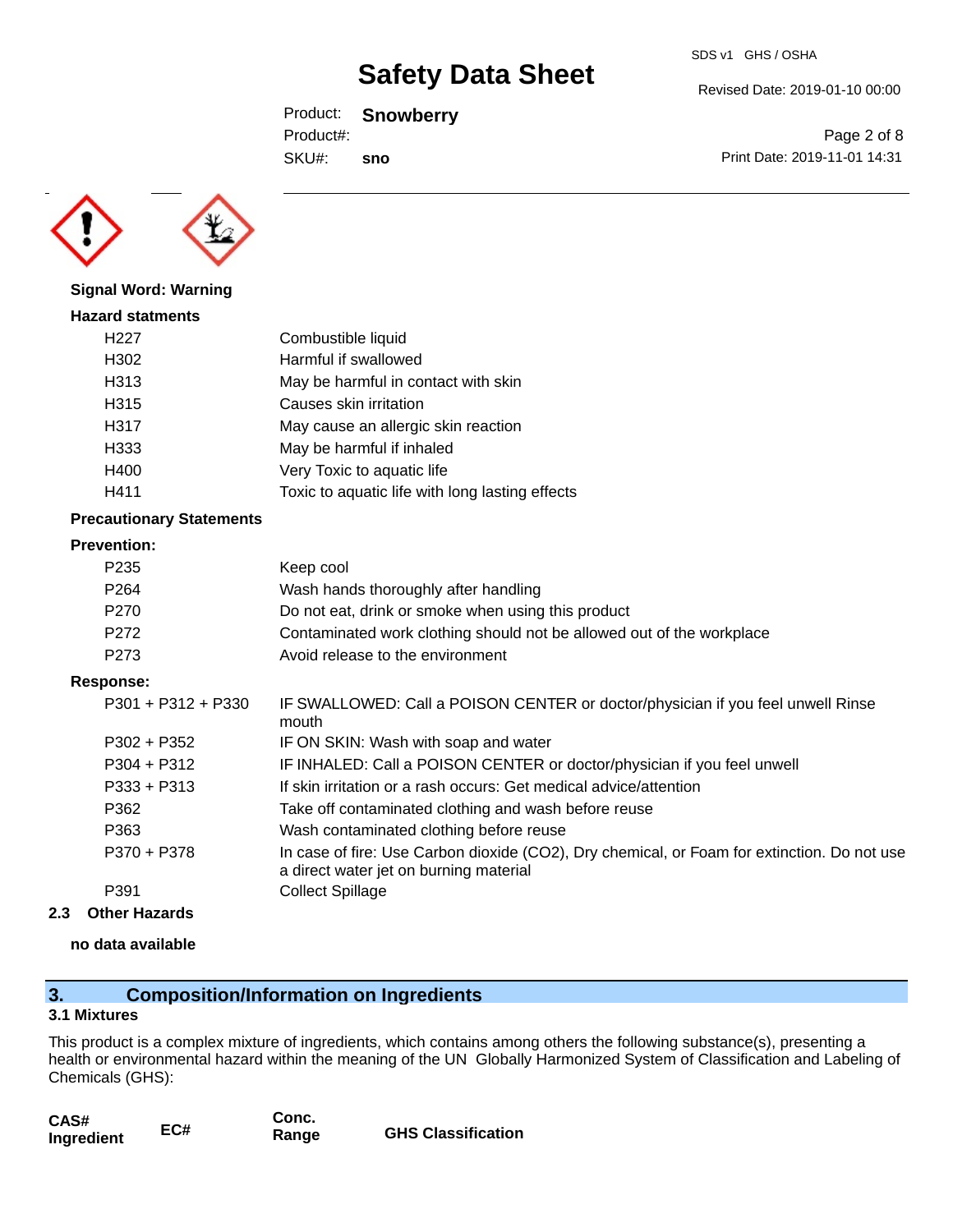#### SDS v1 GHS / OSHA

# **Safety Data Sheet**

Revised Date: 2019-01-10 00:00

Product: **Snowberry**

Product#:

SKU#: **sno**

Page 3 of 8 Print Date: 2019-11-01 14:31

| CAS#                   |                                    | Conc.                                             |                                     |
|------------------------|------------------------------------|---------------------------------------------------|-------------------------------------|
| Ingredient             | EC#                                | Range                                             | <b>GHS Classification</b>           |
|                        |                                    |                                                   |                                     |
| 120-51-4               | 204-402-9                          | 40 - 50 %                                         | H302; H313; H400; H411              |
| <b>Benzyl Benzoate</b> |                                    |                                                   |                                     |
| 5989-27-5              | 227-813-5                          | $5 - 10%$                                         | H226; H304; H315; H317; H400; H410  |
| Limonene               |                                    |                                                   |                                     |
| 4940-11-8              | 225-582-5                          | $2 - 5%$                                          | H302; H401                          |
| <b>Ethyl Maltol</b>    |                                    |                                                   |                                     |
| $104 - 61 - 0$         | 203-219-1                          | $2 - 5%$                                          | H316                                |
| gamma-Nonalactone      |                                    |                                                   |                                     |
| 77-83-8                | 201-061-8                          | $2 - 5%$                                          | H317; H401; H411                    |
|                        | Ethyl Methylphenylglycidate        |                                                   |                                     |
| 121-32-4               | 204-464-7                          | $2 - 5%$                                          | H303; H320; H402                    |
|                        | 3-Ethoxy-4-hydroxybenzaldehyde     |                                                   |                                     |
| 2216-51-5              | 218-690-9                          | $2 - 5%$                                          | H303; H315; H320; H402              |
| I-Menthol              |                                    |                                                   |                                     |
| 93-92-5                | 202-288-5                          | $2 - 5%$                                          | H227; H402                          |
| methylbenzyl acetate   |                                    |                                                   |                                     |
| 142-92-7               | 205-572-7                          | $1 - 2%$                                          | H226; H316; H401; H411              |
| Hexyl acetate          |                                    |                                                   |                                     |
| 87-44-5                | 201-746-1                          | $1 - 2%$                                          | H304; H317; H413                    |
| beta-Caryophyllene     |                                    |                                                   |                                     |
| 80-54-6                | 201-289-8                          | $1 - 2%$                                          | H227; H302; H315; H317; H361; H401; |
|                        | <b>Butylphenyl Methylpropional</b> |                                                   | H412                                |
| $88 - 41 - 5$          | 201-828-7                          | $1 - 2%$                                          | H227; H303; H316; H401; H411        |
|                        | 2-t-Butylcyclohexyl acetate        |                                                   |                                     |
| 706-14-9               | 211-892-8                          | $1 - 2%$                                          | H316                                |
| gamma-Decalactone      |                                    |                                                   |                                     |
| 6413-10-1              | 229-114-0                          | $1 - 2%$                                          | H227; H316                          |
|                        |                                    | Ethyl 2-methyl-1,3-dioxolane-2-acetate (Fructone) |                                     |
| 141-97-9               | 205-516-1                          | $1 - 2%$                                          | H <sub>22</sub> 7                   |
| Ethyl acetoacetate     |                                    |                                                   |                                     |
| 10458-14-7             | 233-944-9                          | $1 - 2%$                                          | H227; H303; H315; H317; H402        |
|                        | Menthone (isomer unspecified)      |                                                   |                                     |
| $97 - 53 - 0$          | 202-589-1                          | $1 - 2%$                                          | H303; H316; H317; H319; H401        |
| Eugenol                |                                    |                                                   |                                     |
| 123-68-2               | 204-642-4                          | $1 - 2%$                                          | H227; H301; H311; H331; H400; H412  |
| Allyl hexanoate        |                                    |                                                   |                                     |
| 140-11-4               | 205-399-7                          | $1 - 2%$                                          | H303; H401; H412                    |
| Benzyl acetate         |                                    |                                                   |                                     |
| 5471-51-2              | 226-806-4                          | $1 - 2%$                                          | H402                                |
| Raspberry Ketone       |                                    |                                                   |                                     |
| 5392-40-5              | 226-394-6                          | $0.1 - 1.0 %$                                     | H313; H315; H317; H319; H401        |
| Citral                 |                                    |                                                   |                                     |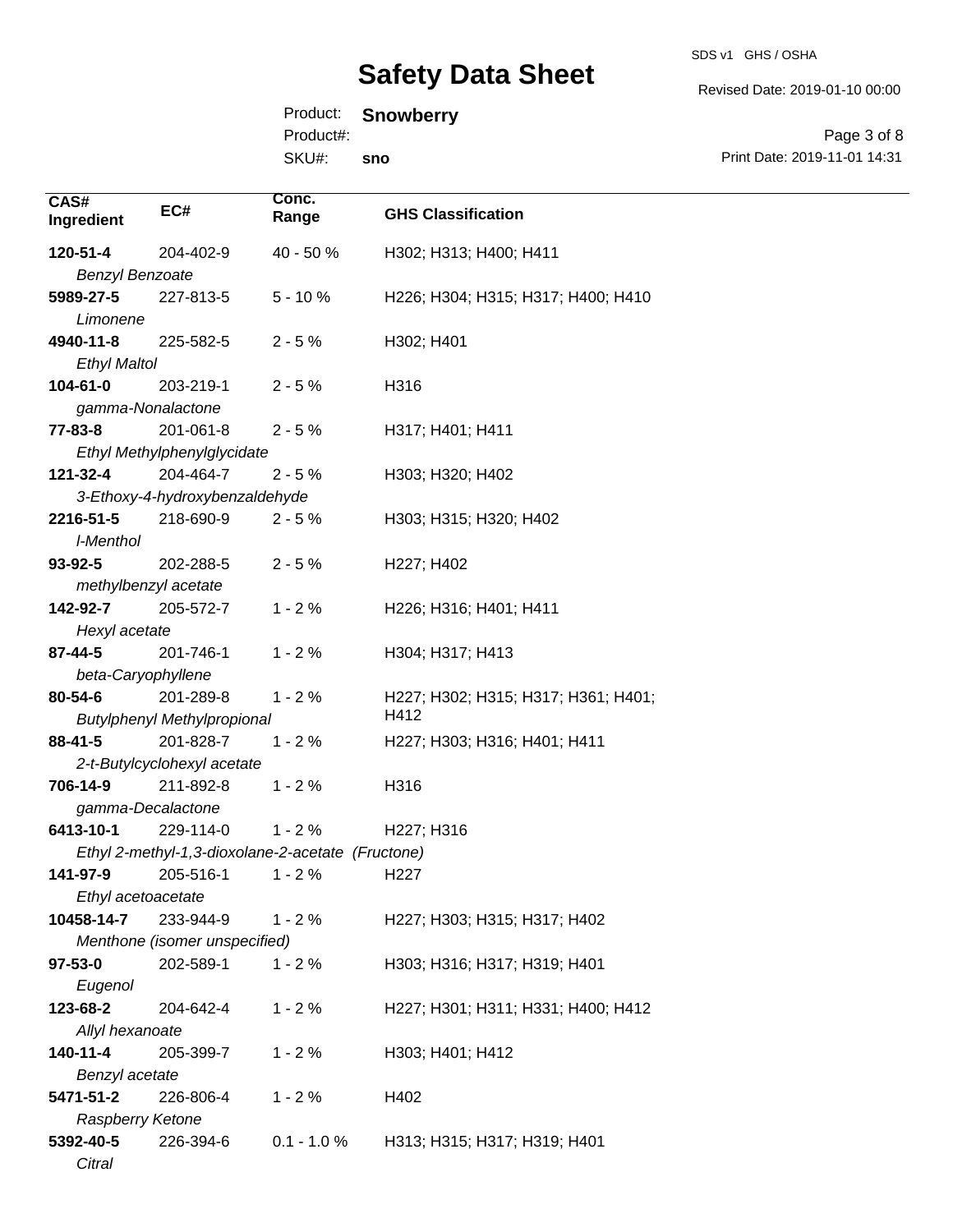SDS v1 GHS / OSHA

Revised Date: 2019-01-10 00:00

Product: **Snowberry** SKU#: Product#: **sno**

Page 4 of 8 Print Date: 2019-11-01 14:31

| CAS#<br>Ingredient    | EC#                                      | Conc.<br>Range                                           | <b>GHS Classification</b>                                                                                     |
|-----------------------|------------------------------------------|----------------------------------------------------------|---------------------------------------------------------------------------------------------------------------|
| 2705-87-5             | 220-292-5                                | $0.1 - 1.0 \%$                                           | H302; H312; H317; H332; H400; H410                                                                            |
|                       | Allyl cyclohexylpropionate               |                                                          |                                                                                                               |
| 57378-68-4            | 260-709-8                                | $0.1 - 1.0 \%$                                           | H302; H315; H317; H318; H400; H410                                                                            |
|                       |                                          |                                                          | delta-1-(2,6,6-Trimethyl-3-cyclohexen-1-yl)-2-buten-1-one (delta-Damascone)                                   |
|                       |                                          | See Section 16 for full text of GHS classification codes |                                                                                                               |
|                       |                                          |                                                          | See Section 16 for full text of GHS classification codes which where not shown in section 2                   |
|                       |                                          | Total Hydrocarbon Content (% $w/w$ ) = 7.48              |                                                                                                               |
|                       |                                          |                                                          |                                                                                                               |
| 4.                    | <b>First Aid Measures</b>                |                                                          |                                                                                                               |
| 4.1                   | <b>Description of first aid measures</b> |                                                          |                                                                                                               |
| Inhalation:           |                                          |                                                          | Remove from exposure site to fresh air and keep at rest.<br>Obtain medical advice.                            |
| <b>Eye Exposure:</b>  |                                          |                                                          | Flush immediately with water for at least 15 minutes.<br>Contact physician if symptoms persist.               |
| <b>Skin Exposure:</b> |                                          |                                                          | Remove contaminated clothes. Wash thoroughly with water (and soap).<br>Contact physician if symptoms persist. |
| Ingestion:            |                                          |                                                          | Rinse mouth with water and obtain medical advice.                                                             |
|                       |                                          |                                                          | 4.2 Most important symptoms and effects, both acute and delayed                                               |

| Symptoms:                                                                      | no data available                        |
|--------------------------------------------------------------------------------|------------------------------------------|
| Risks:                                                                         | Refer to Section 2.2 "Hazard Statements" |
| 4.3 Indication of any immediate medical attention and special treatment needed |                                          |

| Treatment: | Refer to Section 2.2 "Response" |
|------------|---------------------------------|
|            |                                 |

| 5.<br><b>Fire-Fighting measures</b>                            |                                                   |
|----------------------------------------------------------------|---------------------------------------------------|
| <b>Extinguishing media</b><br>5.1                              |                                                   |
| Suitable:                                                      | Carbon dioxide (CO2), Dry chemical, Foam          |
| Unsuitable                                                     | Do not use a direct water jet on burning material |
| Special hazards arising from the substance or mixture<br>5.2   |                                                   |
| During fire fighting:<br><b>Advice for firefighters</b><br>5.3 | Water may be ineffective                          |
| <b>Further information:</b>                                    | Standard procedure for chemical fires             |

# **6. Calcidental Release Measures**<br>**6.1** Personal precautions, protective equipment

## **6.1 Personal precautions, protective equipment and emergency procedures**

Avoid inhalation and contact with skin and eyes. A self-contained breathing apparatus is recommended in case of a major spill.

#### **6.2 Environmental precautions**

Keep away from drains, soil, and surface and groundwater.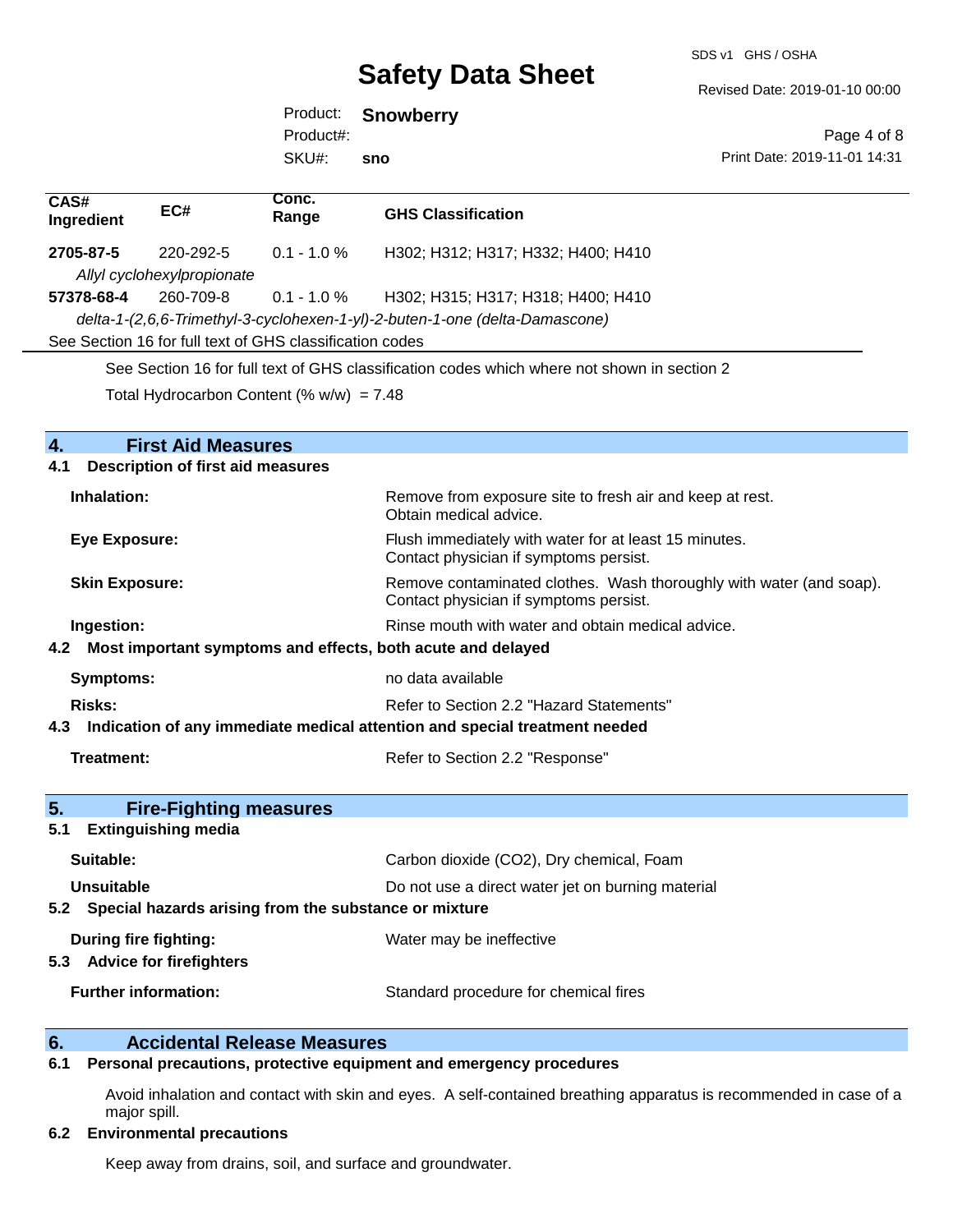Revised Date: 2019-01-10 00:00

Product: **Snowberry** SKU#: Product#: **sno**

Page 5 of 8 Print Date: 2019-11-01 14:31

#### **6.3 Methods and materials for containment and cleaning up**

Clean up spillage promptly. Remove ignition sources. Provide adequate ventilation. Avoid excessive inhalation of vapors. Gross spillages should be contained by use of sand or inert powder and disposed of according to the local regulations.

#### **6.4 Reference to other sections**

Not Applicable

## **7. Handling and Storage**

#### **7.1 Precautions for safe handling**

Apply according to good manufacturing and industrial hygiene practices with proper ventilation. Do not drink, eat or smoke while handling. Respect good personal hygiene.

#### **7.2 Conditions for safe storage, including any incompatibilities**

Store in a cool, dry and ventilated area away from heat sources and protected from light in tightly closed original container. Avoid uncoated metal container. Keep air contact to a minimum.

#### **7.3 Specific end uses**

No information available

### **8. Exposure Controls/Personal Protection**

#### **8.1 Control parameters**

| <b>Exposure Limits:</b>      |                |                                                       |              |       |             |                                                  |  |
|------------------------------|----------------|-------------------------------------------------------|--------------|-------|-------------|--------------------------------------------------|--|
| Component                    |                |                                                       | <b>ACGIH</b> | ACGIH | <b>OSHA</b> | <b>OSHA</b><br>TWA ppm STEL ppm TWA ppm STEL ppm |  |
| 140-11-4                     | Benzyl acetate |                                                       | 10           |       |             |                                                  |  |
| <b>Engineering Controls:</b> |                | Use local exhaust as needed.                          |              |       |             |                                                  |  |
|                              |                | 8.2 Exposure controls - Personal protective equipment |              |       |             |                                                  |  |

### **Eye protection:** Tightly sealed goggles, face shield, or safety glasses with brow guards and side shields, etc. as may be appropriate for the exposure **Respiratory protection:** Avoid excessive inhalation of concentrated vapors. Apply local ventilation where appropriate.

**Skin protection:** Avoid Skin contact. Use chemically resistant gloves as needed.

## **9. Physical and Chemical Properties**

#### **9.1 Information on basic physical and chemical properties**

| Appearance:                | Liquid                       |
|----------------------------|------------------------------|
| Odor:                      | Conforms to Standard         |
| Color:                     | Pale Yellow to Yellow (G2-6) |
| <b>Viscosity:</b>          | Liquid                       |
| <b>Freezing Point:</b>     | Not determined               |
| <b>Boiling Point:</b>      | Not determined               |
| <b>Melting Point:</b>      | Not determined               |
| <b>Flashpoint (CCCFP):</b> | 166 F (74.44 C)              |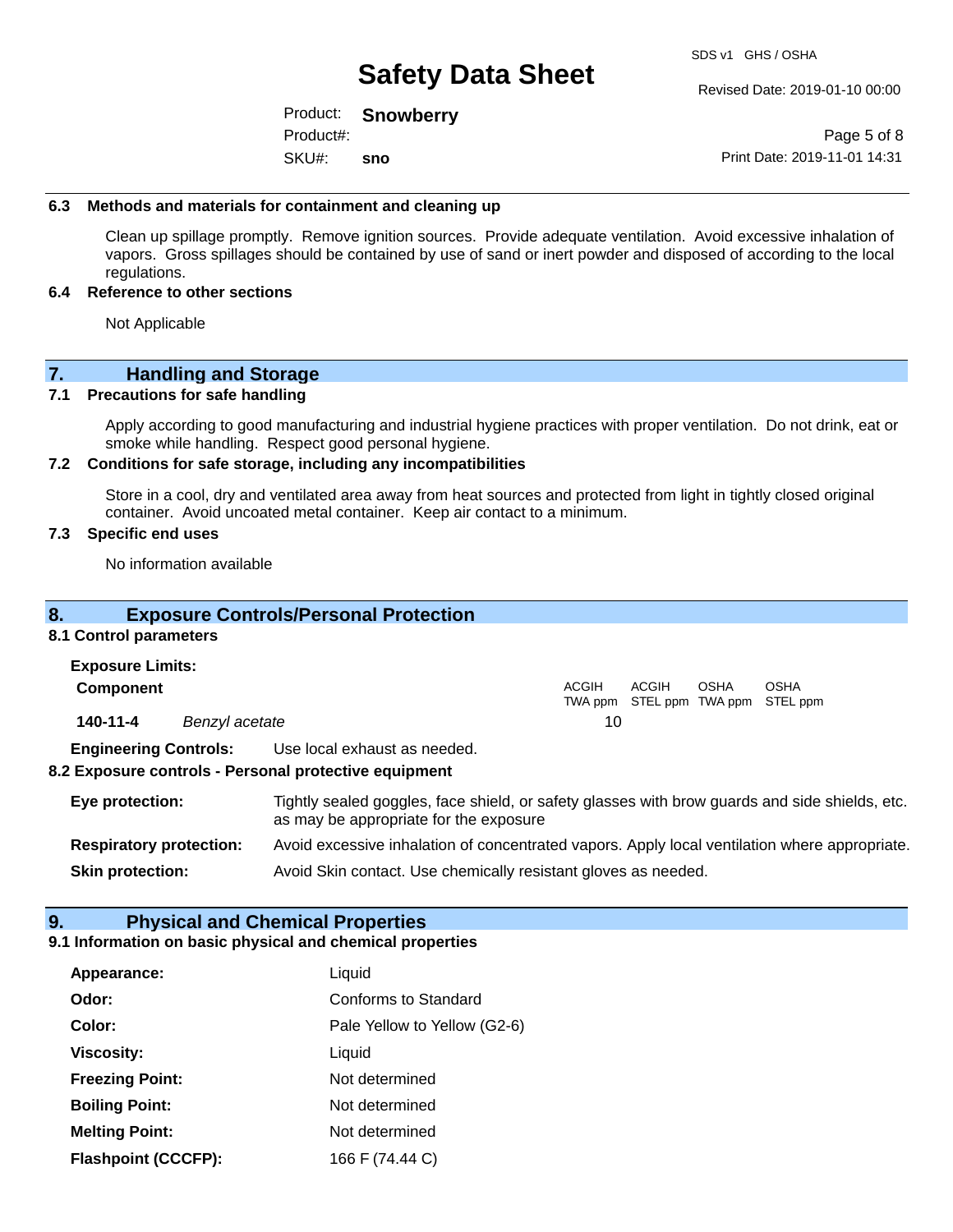Revised Date: 2019-01-10 00:00

Product: **Snowberry** SKU#: Product#: **sno**

Page 6 of 8 Print Date: 2019-11-01 14:31

| <b>Auto flammability:</b>    | Not determined |  |
|------------------------------|----------------|--|
| <b>Explosive Properties:</b> | None Expected  |  |
| <b>Oxidizing properties:</b> | None Expected  |  |
| Vapor Pressure (mmHg@20 C):  | 0.2568         |  |
| %VOC:                        | 0.26           |  |
| Specific Gravity @ 25 C:     | 1.0370         |  |
| Density @ 25 C:              | 1.0340         |  |
| Refractive Index @ 20 C:     | 1.5190         |  |
| Soluble in:                  | Oil            |  |

## **10. Stability and Reactivity**

| <b>10.1 Reactivity</b>                  | None                                               |
|-----------------------------------------|----------------------------------------------------|
| <b>10.2 Chemical stability</b>          | Stable                                             |
| 10.3 Possibility of hazardous reactions | None known                                         |
| <b>10.4 Conditions to avoid</b>         | None known                                         |
| 10.5 Incompatible materials             | Strong oxidizing agents, strong acids, and alkalis |
| 10.6 Hazardous decomposition products   | None known                                         |

## **11. Toxicological Information**

## **11.1 Toxicological Effects**

Acute Toxicity Estimates (ATEs) based on the individual Ingredient Toxicity Data utilizing the "Additivity Formula"

| Acute toxicity - Oral - (Rat) mg/kg                | (LD50: 1848.7328) Harmful if swallowed                   |
|----------------------------------------------------|----------------------------------------------------------|
| Acute toxicity - Dermal - (Rabbit) mg/kg           | (LD50: 3209.3692) May be harmful in contact with skin    |
| Acute toxicity - Inhalation - (Rat) mg/L/4hr       | (LD50: 58.8267) May be harmful if inhaled                |
| <b>Skin corrosion / irritation</b>                 | May be harmful if inhaled                                |
| Serious eye damage / irritation                    | Not classified - the classification criteria are not met |
| <b>Respiratory sensitization</b>                   | Not classified - the classification criteria are not met |
| <b>Skin sensitization</b>                          | May cause an allergic skin reaction                      |
| <b>Germ cell mutagenicity</b>                      | Not classified - the classification criteria are not met |
| Carcinogenicity                                    | Not classified - the classification criteria are not met |
| <b>Reproductive toxicity</b>                       | Not classified - the classification criteria are not met |
| Specific target organ toxicity - single exposure   | Not classified - the classification criteria are not met |
| Specific target organ toxicity - repeated exposure | Not classified - the classification criteria are not met |
| <b>Aspiration hazard</b>                           | Not classified - the classification criteria are not met |
|                                                    |                                                          |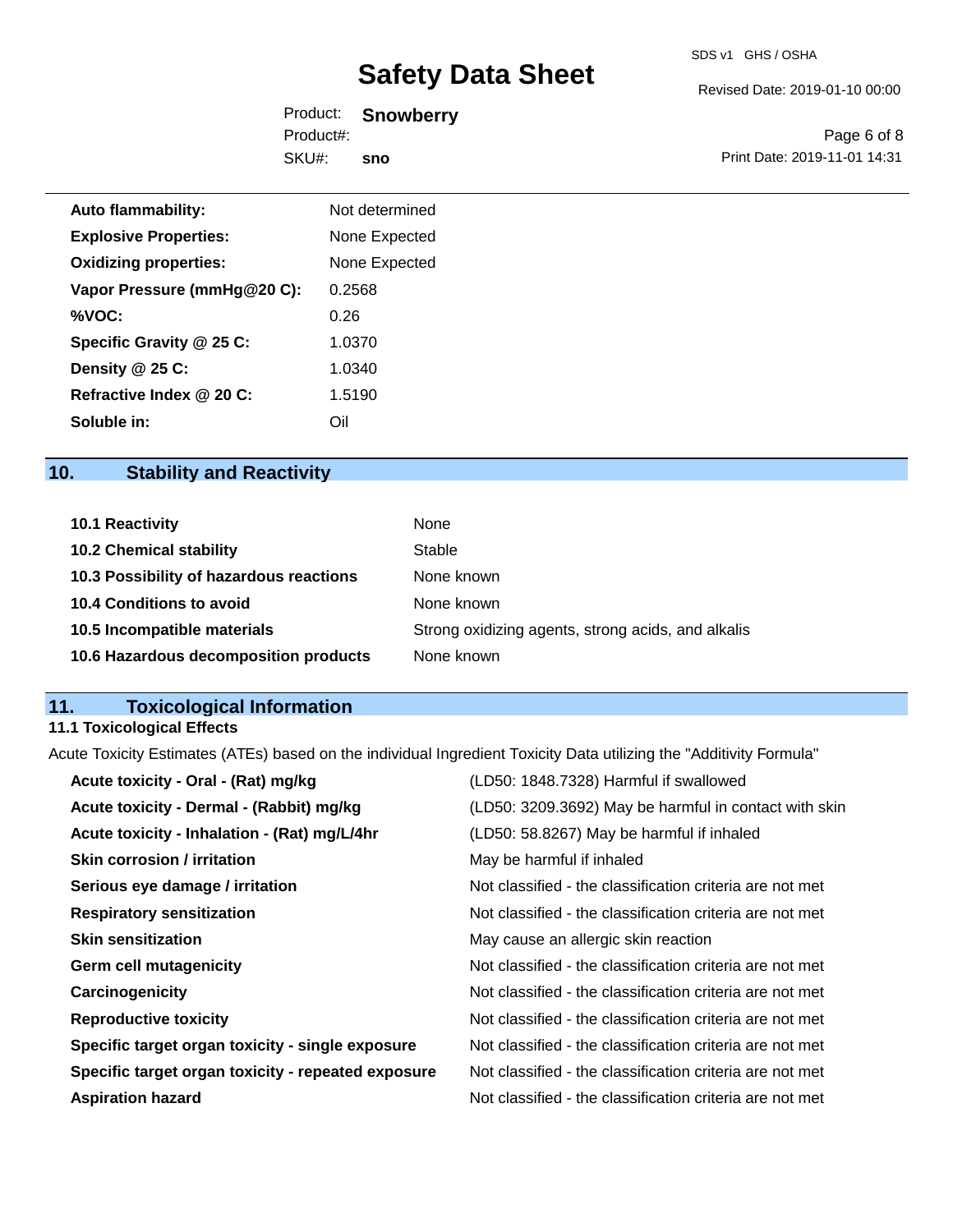SDS v1 GHS / OSHA

Revised Date: 2019-01-10 00:00

Product: **Snowberry** SKU#: Product#: **sno**

Page 7 of 8 Print Date: 2019-11-01 14:31

| 12.<br><b>Ecological Information</b> |                                                 |
|--------------------------------------|-------------------------------------------------|
| <b>12.1 Toxicity</b>                 |                                                 |
| <b>Acute acquatic toxicity</b>       | Very Toxic to aquatic life                      |
| <b>Chronic acquatic toxicity</b>     | Toxic to aquatic life with long lasting effects |
| <b>Toxicity Data on soil</b>         | no data available                               |
| <b>Toxicity on other organisms</b>   | no data available                               |
|                                      |                                                 |
| 12.2 Persistence and degradability   | no data available                               |
| 12.3 Bioaccumulative potential       | no data available                               |
| 12.4 Mobility in soil                | no data available                               |
| 12.5 Other adverse effects           | no data available                               |
|                                      |                                                 |

### **13. Disposal Conditions**

#### **13.1 Waste treatment methods**

Do not allow product to reach sewage systems. Dispose of in accordance with all local and national regulations. Send to a licensed waste management company.The product should not be allowed to enter drains, water courses or the soil. Do not contaminate ponds, waterways or ditches with chemical or used container.

## **14. Transport Information**

| <b>Marine Pollutant</b>                                       | Yes. Ingredient of greatest environmental impact:<br>120-51-4 : (40 - 50 %) : Benzyl Benzoate |              |                                     |                 |               |
|---------------------------------------------------------------|-----------------------------------------------------------------------------------------------|--------------|-------------------------------------|-----------------|---------------|
| <b>Regulator</b>                                              |                                                                                               | <b>Class</b> | <b>Pack Group</b>                   | <b>Sub Risk</b> | UN-nr.        |
| U.S. DOT (Non-Bulk)                                           |                                                                                               |              | Not Regulated - Not Dangerous Goods |                 |               |
| Chemicals NOI                                                 |                                                                                               |              |                                     |                 |               |
| <b>ADR/RID (International Road/Rail)</b>                      |                                                                                               |              |                                     |                 |               |
| <b>Environmentally Hazardous</b><br>Substance, Liquid, n.o.s. |                                                                                               | 9            | Ш                                   |                 | <b>UN3082</b> |
| <b>IATA (Air Cargo)</b>                                       |                                                                                               |              |                                     |                 |               |
| <b>Environmentally Hazardous</b><br>Substance, Liquid, n.o.s. |                                                                                               | 9            | Ш                                   |                 | <b>UN3082</b> |
| IMDG (Sea)                                                    |                                                                                               |              |                                     |                 |               |
| <b>Environmentally Hazardous</b><br>Substance, Liquid, n.o.s. |                                                                                               | 9            | Ш                                   |                 | UN3082        |

| Substance, Liquid, n.o.s.                                                                                         |                                                                                                                 |
|-------------------------------------------------------------------------------------------------------------------|-----------------------------------------------------------------------------------------------------------------|
| 15.<br><b>Regulatory Information</b><br><b>U.S. Federal Regulations</b>                                           |                                                                                                                 |
| <b>TSCA (Toxic Substance Control Act)</b><br>40 CFR(EPCRA, SARA, CERCLA and CAA)<br><b>U.S. State Regulations</b> | All components of the substance/mixture are listed or exempt<br>This product contains NO components of concern. |

**California Proposition 65 Warning This product contains the following components:**